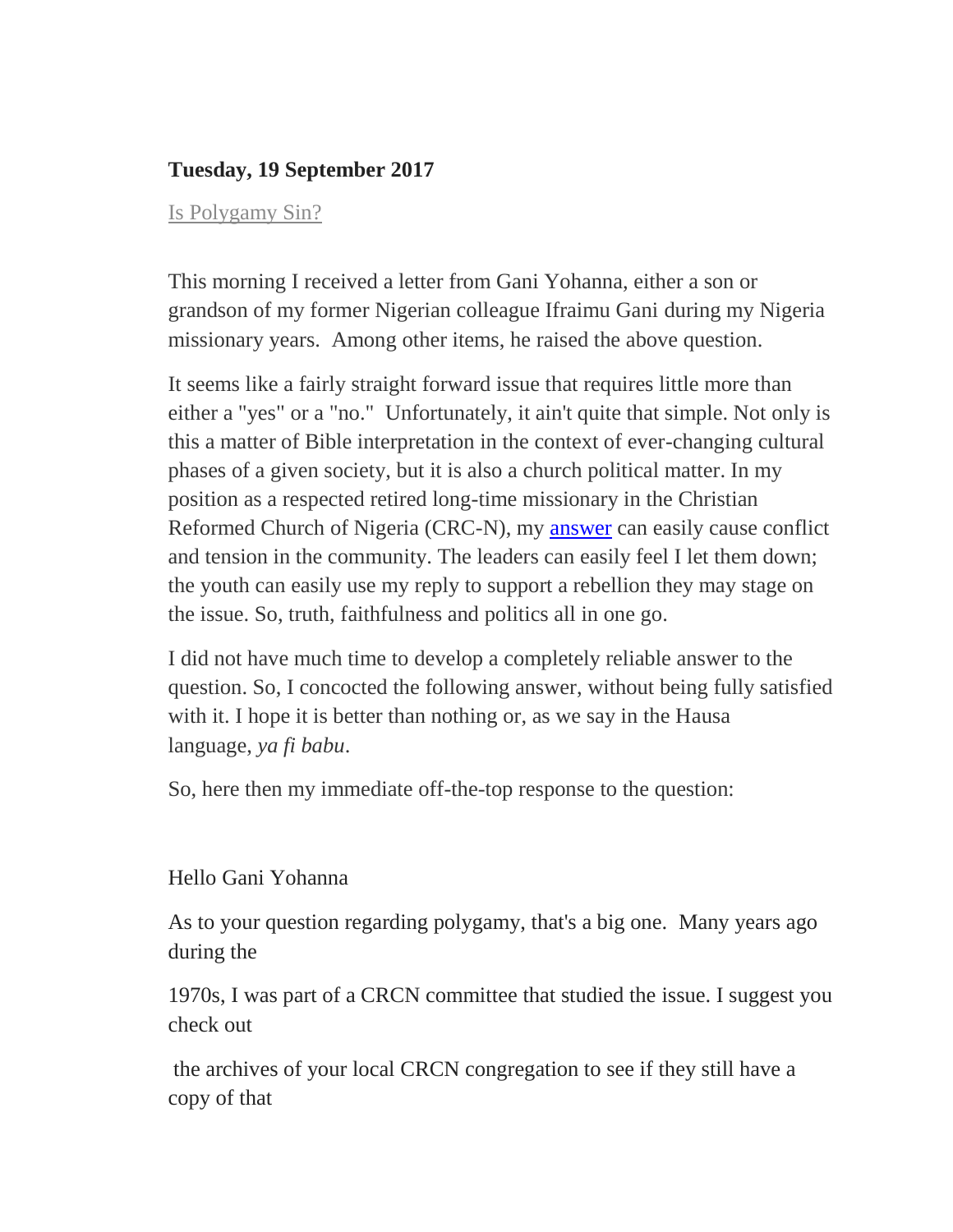report. If they don't, then check it out at the CRCN secretariat. Unfortunately, I have no

copy here.

If you are successful in obtaining a copy, I wonder if you could scan and send me a copy.

After you have read that report, ask me whatever question you have on the subject and I will try to help you.

However, off the top of my head without much time for deeper thought:

Abraham and many others in the OT practiced polygamy and none of them were condemned because of it, except kings like Solomon, who used polygamy for political purposes. In fact, Solomon had hordes of wives and concubines. Other things in the OT were condemned as sin, but not polygamy.

Polygamy is the result of the general fall into sin during our early Genesis [account.](http://boerjh.blogspot.ca/2017/09/) Human relationships deteriorated, including male/female relationships. However, God is realistic and seemed to have realized that something as deep as polygamy needs centuries to be corrected and so He allowed it even among His faithful ones. He provided further revelation over the centuries to slowly erase it. But do remember that already at the creation, we are told that both male and female were created in God's image equally. The fall broke that equality.

In the New Testament little is said about it, but the entire atmosphere is one of monogamy. It seems to be assumed by its writers.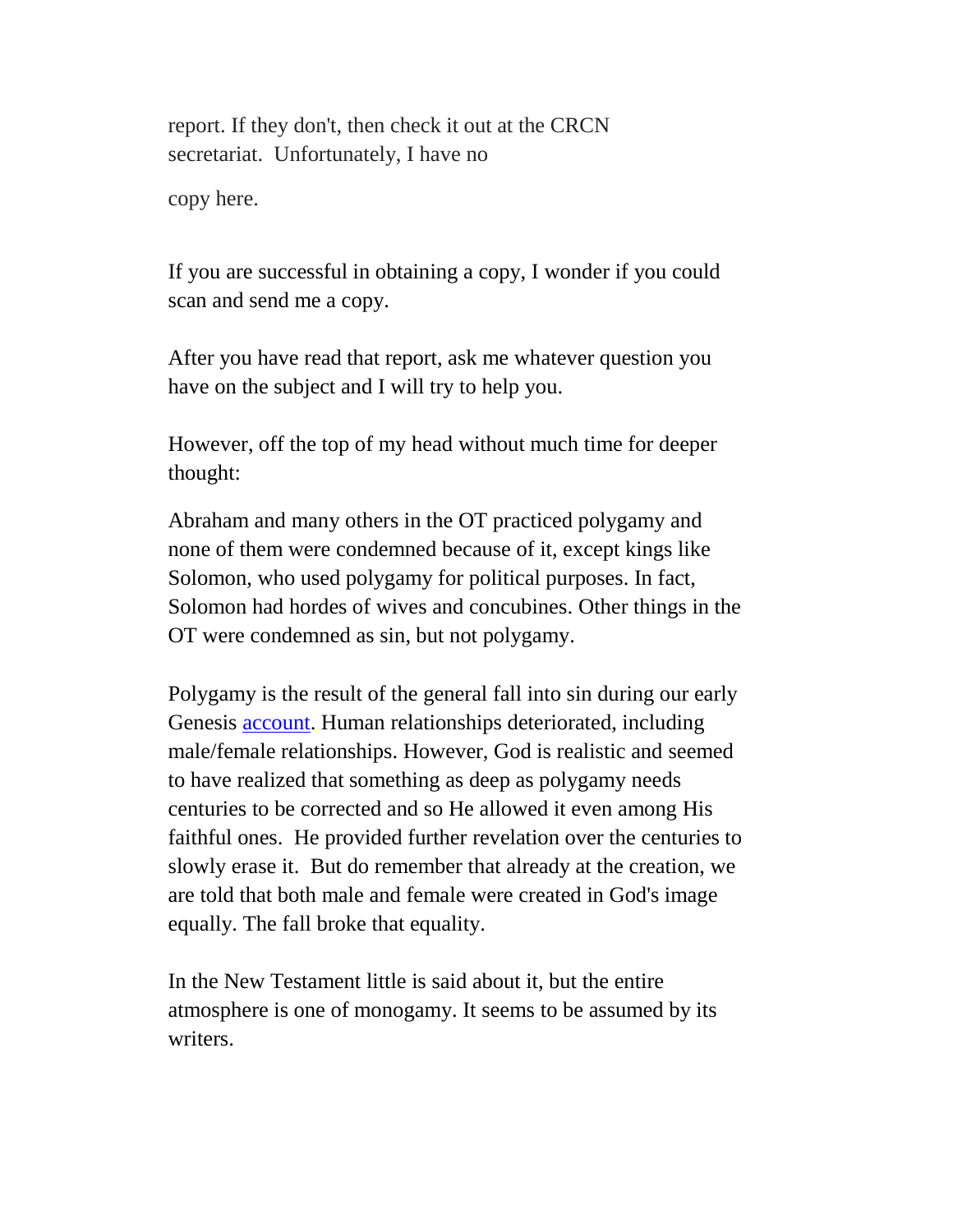To the best of my knowledge, you will find no Christian church in any part of the world that has emerged out of Traditional Religion more than 200 years ago that allows or practices polygamy. All of them agree that polygamy is not God's preferred way.

CRC-N is a new church that has emerged within the last century from Traditional Religion where polygamy was commonly practiced. The remnants of those male/female relationships are still there. It will take many years for those relationships to be cleansed by the Gospel--a very slow process. As those relationships change, polygamy will slowly decrease, not by force or law, whether church or government, but by a change of heart, mind, values and relationships in general. The church should gently nurture that process without force but by its leaders setting examples of godly living in general and in godly male/female relationships. These leaders and all godly Christians need to restore the equality that is inherent in both representing the image of God without distinction.

Is polygamy a sin? I think that in general cultural developments it is not necessarily a personal sin. It's the way people have been brought up. For members of churches newly emerged from Traditional Religion, where the Gospel has not yet deeply penetrated, I would not consider it a personal sin either. However for Christians in maturing churches who engage in it without caring about the Bible and historical church teaching, who disregard all that, I would consider it a sin, but the sin is not polygamy so much as distorted relationships that still have not been cleansed. I use the word "sin," but I'm not sure that's a good word for this situation.

The above may give the impression that the difference between older and newer churches is that the older churches are more mature spiritually. In the Western culture and its churches "serial